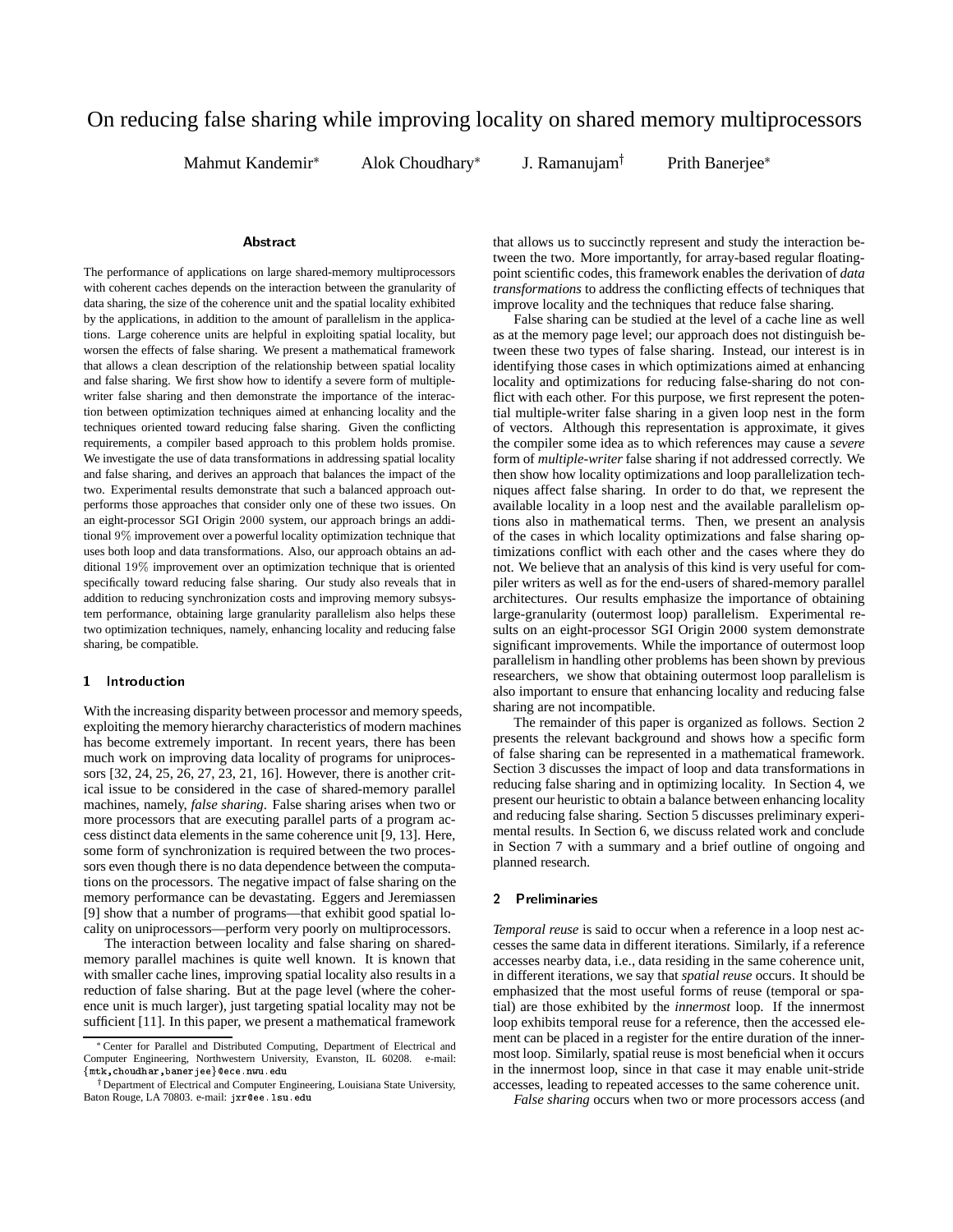at least one of them *writes*) different data elements in the same coherence unit (cache line, memory page etc.) [13, 30, 9]. In this section we show how to identify a severe form of false sharing that occurs when an array dimension that exhibits *spatial reuse* is accessed by *multiple writers,* i.e., multiple processors that write to data in the same coherence unit. For example, this form of false sharing might occur when each processor updates a different row of a two-dimensional array stored in column-major order. Note that, depending on the array and the size of the coherence units, multiple-writer false sharing can also occur if each processor updates a different column of the said array; however, this type of false sharing occurs only at the boundaries of columns and is not as severe. Now, we introduce two key concepts, namely, the *parallelism vector* and the *reuse summary vector.* Note that in this paper, we sometimes write a column vector  $\bar{x}$  as  $(x_1, ..., x_n)^T$  when there is no confusion.

The *parallelism vector* indicates which loops in a loop nest *will be* executed in parallel. These loops are a *subset* of the loops that *may be* executed in parallel; this parallelism information is typically obtained through data dependence analysis [34]. Assuming a loop nest of depth  $n$ , an element  $p_i$  of the parallelism vector  $\bar{p} = (p_1, \ldots, p_n)^T$  is one if the iterations of the corresponding loop will be executed in parallel, otherwise  $p_i$  is zero.

Consider an access to an  $m$ -dimensional array in a loop nest of depth <sup>n</sup>. We assume that the array subscript functions and loop bounds are *affine functions* of enclosing loop indices and symbolic loop-independent parameters. Let  $\overline{I}$  denote the *iteration vector* (consisting of loop indices starting from the outermost loop to the innermost). Under these assumptions, each array reference is represented as  $\mathcal{L}\bar{I} + \bar{o}$ , where the  $m \times n$  matrix  $\mathcal L$  is called the *access* (or *reference*) *matrix* [32] and the *m*-element vector  $\bar{o}$  is referred to as the *offset vector.* The data reuse theory introduced by Wolf and Lam [32] and later refined by Li [24] can be used to identify the types of reuses in a given loop nest. Two iterations represented by vectors  $I_1$  and  $I_2$  (where  $I_1$  precedes  $I_2$  in sequential execution) access the same data element using the reference represented as  $\mathcal{L}I + \bar{\sigma}$  if  $\mathcal{L}I_1 + \bar{\sigma} = \mathcal{L}I_2 + \bar{\sigma}$ . In this case, the *temporal reuse vector* is defined as  $\bar{r} = I_2 - I_1$ , and it can be computed from the relation  $\mathcal{L}\bar{r} = \bar{0}$ . Assuming *column-major* memory layouts, spatial reuse can occur if the accesses are made to the same column. We can compute the *spatial reuse vector*  $\bar{s}$  from the equation  $\mathcal{L}_s \bar{s} = \bar{0}$ , where  $\mathcal{L}_s$  is  $\mathcal L$  with all elements of the first row replaced by zero [32, 24].

A collection of individual reuse vectors is referred to as a *reuse matrix*. We now focus on spatial reuse vectors. We call the matrix built from these vectors the *spatial reuse matrix*. For a given reuse vector, the first non-zero element from the top (also called the leading element) corresponds to the loop that *carries* the associated reuse. A *reuse summary vector* for a given reuse vector is a vector in which all the elements are zero except the element that corresponds to the loop carrying the reuse (in the associated reuse vector); this element is set to one. The *reuse summary matrix* and the *spatial reuse summary matrix* are defined analogously. Figure 1 shows an example loop nest and illustrates these concepts. In this paper we focus on *self-reuses* (i.e., reuses that originate from individual references), but our approach can be extended to include *group-reuses* [32] as well. Unless stated otherwise, all the memory layouts are assumed to be *column-major.*

### 2.1 Identifying false sharing due to an LHS reference

We begin by noting that a common cause of false sharing is the parallelization of a loop that carries spatial reuse [24]. For example, in Figure 2(a) parallelizing the  $i$ -loop can cause false sharing of array U. The reason is that the spatial reuse for the reference  $U(i, j)$  is carried by the <sup>i</sup>-loop, and parallelizing this loop can cause multiple

processors to share (i.e., write to) each column of this array. Note that false sharing occurs as a result of the interplay between memory layouts, array subscript functions, coherence unit size, sharing granularity, and parallelization decisions.

We now express the condition for the existence of this form of multiple-writer false sharing in mathematical terms. Let  $\bar{s}'$  be a spatial reuse summary vector for a given LHS reference in a nest and let  $\bar{p}$  be the parallelism vector for the nest. A severe form of multiple-writer false sharing can occur if  $\bar{p}^T \bar{s}' \neq 0$ , i.e., if the loop carrying the spatial reuse is parallelized. Considering all the LHS references in the nest, multiple-writer false sharing can occur if  $\bar{p}^T S' \neq 0$ , where S' is the spatial reuse summary matrix comprised of the reuse summary vectors for the LHS references. We define the *false sharing vector* f as

$$
\bar{p}^T S' = \bar{f}^T. \tag{1}
$$

The non-zero entries in the false sharing vector  $f$  identify the references that can cause false sharing. Based on previous work in compilers, one can determine the desired values for  $\bar{p}^T$ , S' and  $f<sup>T</sup>$ . It is well known that a desired form of  $\bar{p}^T$  has non-zero elements only at the beginning of it [34]. In effect, many compilers attempt to obtain a single <sup>1</sup> in the leftmost position which corresponds to parallelizing only the *outermost* loop in the nest. Previous work on optimizing locality [32, 25, 24] tells us that for each  $\bar{s}' \in S'$ , the index of the first non-zero element (starting with 1 corresponding to the outermost loop going to  $n$  for the innermost loop in an *n*-nested loop) should be as high as possible. This will ensure that inner loops carry the reuse. In the ideal case, we would prefer the leading element to be the last element in each  $\bar{s}'$ , i.e.,  $\bar{s}' = (0, ..., 0, 1)^T$ . This corresponds to the case where the spatial reuse is carried by the *innermost* loop. In practice, it may not be possible to obtain this ideal reuse summary vector for every reference because of conflicts. Also, as we have hinted above, the ideal false sharing vector should be a zero vector, and the likelihood of multiple-writer false sharing increases with the number of ones in the false sharing vector.

Our focus is on false sharing that is due to one reference per array (self-variable false sharing [6]). It is relatively straightforward to extend the approach presented here to address false sharing due to multiple references to the *same* array. In this case we need to consider every pair of references to an array that can cause false sharing, and for  $k$  such reference pairs the resulting false sharing vector have  $k$  elements. On the other hand, false sharing due to different arrays (multiple-variable false sharing [6]) is in general not severe and can be eliminated by the alignment of array variables on coherence unit boundaries; therefore, it is not investigated in this study. Also, we focus mainly on multiple-writer false sharing. Note that although both reader-writer false sharing and multiplewriter false sharing can be avoided on machines that employ weak memory consistency models, it is always better for compiler to do it, since there is cache coherence overhead at runtime. Our approach can be extended to deal with reader-writer false sharing as well.

# 2.2 Examples

We note that if we can optimize an LHS reference (which may cause false sharing) such that only the innermost loop carries the spatial reuse for it, then the possibility of multiple-writer false sharing can be reduced if the compiler can derive outermost parallelism *after* the locality optimization. This strategy works fine as long as outermost loop parallelism is available. If this is not the case, then the interplay between locality, parallelism and false sharing merits further study.

Let us now consider the code in Figure 2(a) and show how the false sharing vector is computed. Assume that the nest shown is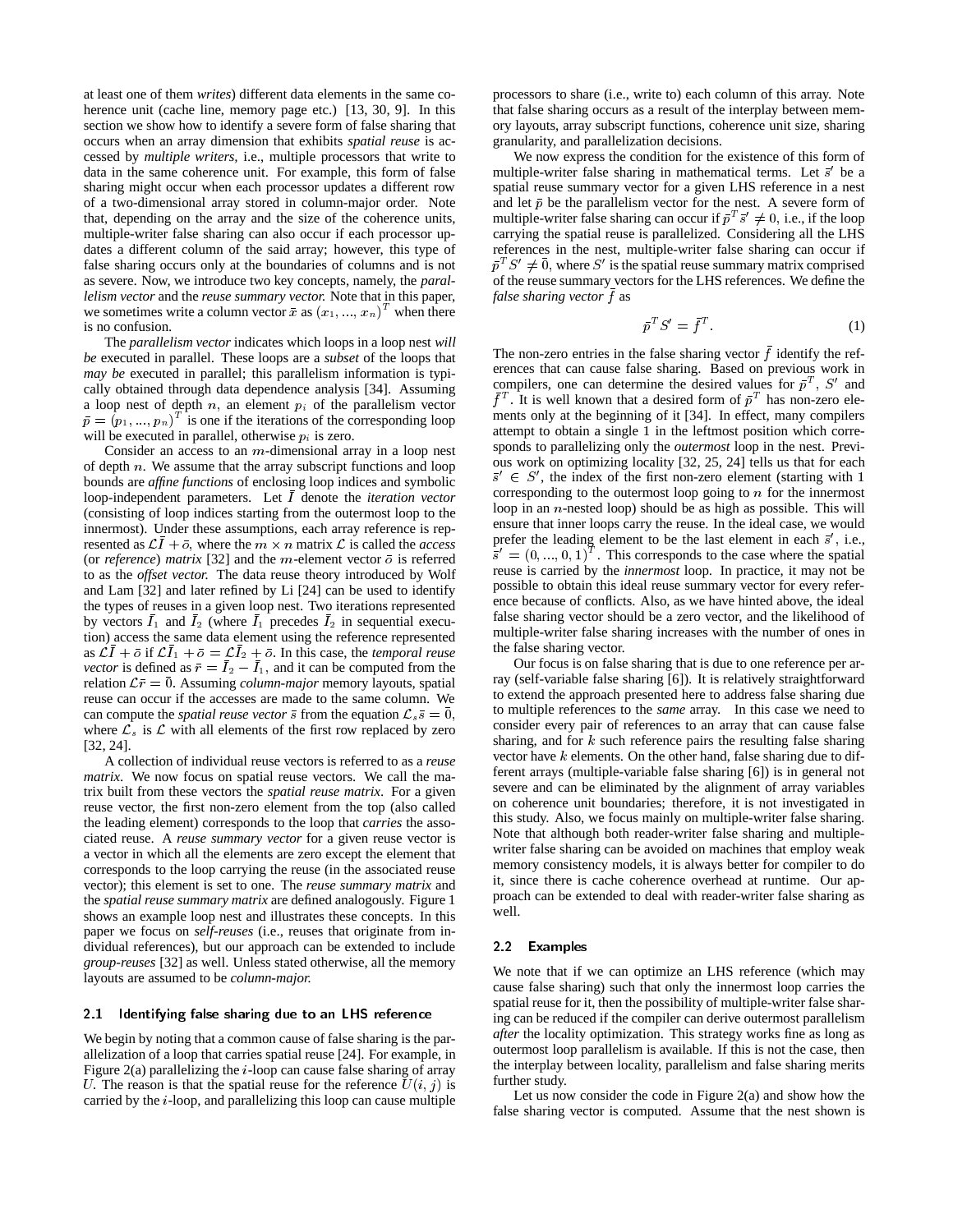$$
do i = 1, N
$$
  
\n
$$
do j = 1, N
$$
  
\n
$$
do j = 1, N
$$
  
\n
$$
do k = 1, N
$$
  
\n
$$
U(i+j,j,i) = V(i,j+k,i+j+1)
$$
  
\n
$$
U(i+j,i,i) = V(i,j+k,i+j+1)
$$
  
\n
$$
end do
$$
  
\n
$$
Array V : \mathcal{L}_v = \begin{pmatrix} 1 & 0 & 0 \\ 0 & 1 & 1 \\ 1 & 1 & 0 \end{pmatrix}; \sigma_v = \begin{pmatrix} 0 \\ 0 \\ 1 \end{pmatrix} \Rightarrow \sigma_v = \begin{pmatrix} 1 \\ -1 \\ 1 \end{pmatrix}; s'_v = \begin{pmatrix} 1 \\ 0 \\ 0 \end{pmatrix}
$$
  
\n
$$
end do
$$
  
\n
$$
S = (s_u, s_v) = \begin{pmatrix} 0 & 1 \\ 0 & -1 \\ 1 & 1 \end{pmatrix}; S' = (s'_u, s'_v) = \begin{pmatrix} 0 & 1 \\ 0 & 0 \\ 1 & 0 \end{pmatrix};
$$

Figure 1: An example loop nest and the concepts used in this paper. Notice that the reference to array V does *not* have temporal reuse.  $\mathcal{L}_u$  and  $\mathcal{L}_v$  are the access matrices and  $\bar{\sigma}_u$  and  $\bar{\sigma}_v$  are the offset vectors;  $\bar{r}_u$  is the temporal reuse vector,  $\bar{s}_u$  and  $\bar{s}_v$  are the spatial reuse vectors;  $\bar{s}'_u$  and  $\bar{s}'_v$  denote the spatial reuse summary vectors. And,  $S$  is the spatial reuse matrix, and  $S'$  is the spatial reuse summary matrix.

| $do$ $i = 1, N$ |                 | $do$ $i = 1, N$ | $do$ i = 1, N      | $do i = 2, N-1$     | $do i' = 4, 2N-2$              |
|-----------------|-----------------|-----------------|--------------------|---------------------|--------------------------------|
| $do$ $i = 1, N$ | $do$ $i = 1, N$ | $do$ $i = 1, N$ | $do$ $i = 1, N$    | $do i = 2, N-1$     | $do i' = max(2, i' - N + 1)$ , |
| $do k = 1, N$   | $do$ $i = 1, N$ | $U(i,j) = $     | $d\sigma k = 1, N$ | $U(i,j)=(U(i-1,j))$ | $min(i'-2,N-1)$                |
| $U(i,j) = $     | $do k = 1, N$   | $V(i,i)=$       | $U(i,j,k)=$        | $+U(i+1,i)$         | $U(i',j'-i')=(U(i'-1,j'-i')$   |
| $V(i,k)=$       | $U(k,i,j+k)=$   | $W(i+j,j)=$     | $V(i+j,i+k,j+k)=$  | $+U(i,j-1)$         | $+U(i'+1,j'-i')$               |
| $W(k, j) = $    | end do          | $X(i,i+j)=$     | end do             | $+U(i,j+1)/4.0$     | $+U(i',j'-1-i')$               |
| end do          | end do          | end do          | end do             | end do              | $+U(i',i'+1-i'))/4.0$          |
| end do          | end do          | end do          | end do             | end do              | end do                         |
| end do          |                 |                 |                    |                     | end do                         |
| (a)             | (b)             | (c)             | (d)                | (e)                 | (f)                            |

Figure 2: Several example loop nests that can incur false sharing depending on the parallelization strategy used.

enclosed by a sequential timing loop and the i-loop is to be parallelized, i.e.,  $\bar{p} = (1, 0, 0)^T$ . The spatial reuse summary vectors computed using reuse analysis are  $\bar{s}'_u = (1,0,0)^T$ ,  $\bar{s}'_v =$  $(1,0,0)^T$ ,  $\bar{s}'_w = (0,0,1)^T$ . This means that the spatial reuses for  $U$  and  $V$  are carried by the  $i$ -loop, and the spatial reuse for  $W$ is carried by the  $k$  loop. Thus, the spatial reuse summary matrix is

$$
S' = \left(\begin{array}{ccc} 1 & 1 & 0 \\ 0 & 0 & 0 \\ 0 & 0 & 1 \end{array}\right).
$$

Hence,  $f^T = \bar{p}^T S' = (1, 1, 0)$ . This means that if the *i*-loop is parallelized, then both  $U(i, j)$  and  $V(i, k)$  may incur multiplewriter false sharing. We also note that in our example loop nest, if we parallelize the  $j$ -loop (instead of the  $i$ -loop), then the false sharing vector will be a zero vector (the ideal case), but we will not have outermost loop parallelism anymore. Therefore, there is a trade-off between optimizing for parallelism and reducing false sharing. Ideally, the best parallelism vector is one that enables outermost loop parallelism and maximizes the number of zeroes in the false sharing vector. From  $f^T = \bar{p}^T S' = \bar{0}$ , we obtain  $S'^T \bar{p} = \bar{0} \Rightarrow \bar{p} \in Ker\{S'^T\}$ . In other words,  $Ker\{S'^T\}$  includes all those parallelism vectors that lead to the ideal false sharing vector, the zero vector. From among these candidate parallelism vectors, we need to choose one that is *legal* and that enables the maximum degree of outermost loop parallelism.

We now concentrate on the loop nest shown in Figure 2(b). For the only reference shown, the spatial reuse vector is  $\bar{s} = (0, 1, -1)^T$ which leads to the spatial reuse summary vector  $\bar{s}' = (0, 1, 0)^T$ . In order to reduce the extent of false sharing, the parallelism vector  $\bar{p}$ should either be  $(1,0,0)^T$  or  $(0,0,1)^T$  (assuming only one loop will be parallelized). To exploit outermost loop parallelism, it is better to select  $\bar{p} = (1, 0, 0)^T$ .

#### $3<sup>1</sup>$ Impact of transformations on false sharing

 $v_v$  = Given a loop nest with a single LHS reference, the compiler faces the task of determining suitable values for the vectors  $\bar{p}$ ,  $\bar{s}'$  and f. In order to realize this goal, we consider both loop transformations and data transformations. We first briefly evaluate the effect of loop transformations, and then make a case for using data transformations.

# 3.1 Loop transformations

We assume that the set of applicable loop transformations for an *n*-deep loop nest are those that can be represented by  $n \times n$  nonsingular integer transformation matrix  $T$ . From data reuse theory [24], we know that if  $\bar{s}$  is the spatial reuse vector *before* the transformation then  $\bar{s}^+ = T\bar{s}$  is the new spatial reuse vector *after* the transformation. From  $\bar{s}^+$ , we can easily compute  $\bar{s}^{\prime +}$ , the new spatial reuse summary vector. Unfortunately, finding  $\bar{p}^+$ , the new parallelism vector *after* the transformation is not as easy. In most cases, we need to run the dependence analyzer to find it. Now, from a loop transformation point of view, we can take three different approaches to the problem.

**Parallelism-oriented approach:** Using one of the algorithms in the literature (e.g., [33, 25]), we can find a transformation  $T$  that results in the best possible parallelism vector  $\bar{p}^+$ . Then, from  $T\bar{s}$ we find the new spatial reuse vector, and finally using Equation (1) we can check whether the reference incurs false sharing.

**Locality-oriented approach:** Using one of the algorithms in the literature (e.g., [24, 32]), we can find a transformation  $T$  that gives us the best spatial reuse vector  $\bar{s}^+$ . Then, using dependence analysis, we can find the new parallelism vector, and, as before, using Equation (1) we can check whether the reference incurs false sharing.

**False sharing-oriented approach:** We can try to determine a <sup>T</sup> which will make dot-product of  $\bar{p}^+$  and  $\bar{s}^+$  zero. Unfortunately, it does not seem trivial to find such a loop transformation matrix.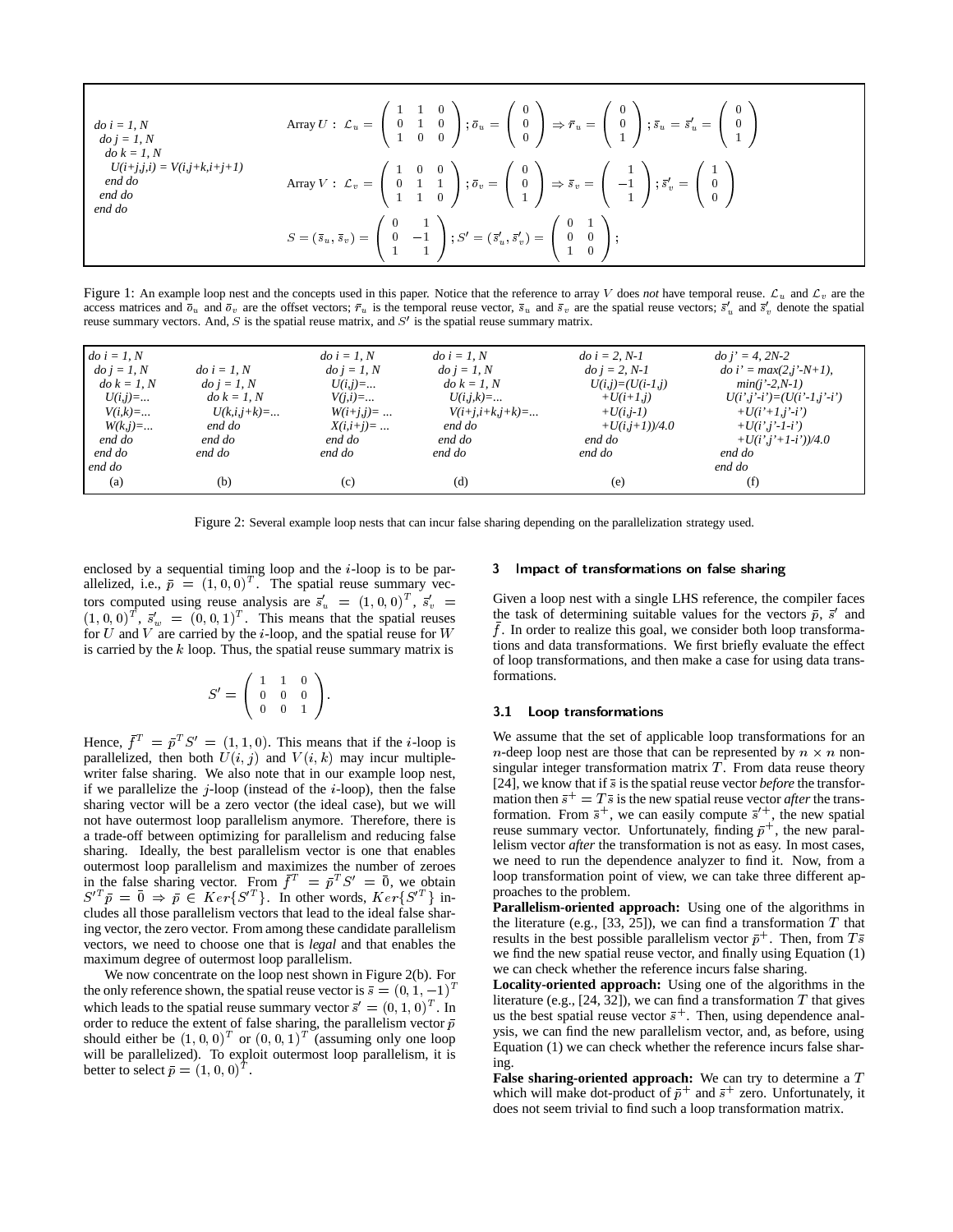Although we present the alternative strategies here in terms of a reuse summary vector  $\bar{s}'$ , they can easily be stated using reuse summary matrices by substituting  $S'$  for  $\bar{s}'$ . A problem with loop transformation techniques is that loop transformations impact *both* the parallelism vector and the spatial reuse vector (matrix). That is, in most cases either some parallelism or some locality must be sacrificed for the sake of the other. What we need is an optimization technique such as data transformation (explained next) which affects only one of the two.

# 3.2 Data transformations

Recently a number of researchers have proposed data transformations (or also called *memory layout transformations*) as an alternative to loop transformations for optimizing locality (see [27], [16], [23], [7], [14] and the references therein). In contrast to loop transformations, memory layout transformations are not constrained by data dependences and can be applied to imperfectly-nested loops as well as to explicitly-parallelized codes [7]. Moreover, in a given loop nest, the memory layout of each array can be chosen independent of the memory layouts of other arrays. We first summarize our memory layout representation framework presented in [16] and utilized in this work, and then show the effect of data transformations on spatial locality and false sharing.

In our framework, we represent the memory layouts of multidimensional arrays using hyperplanes. In two dimensions, a *hyperplane* defines a set of array elements  $(\delta_1, \delta_2)^T$  that satisfy the relation

$$
g_1\delta_1 + g_2\delta_2 = c \tag{2}
$$

for some constant c. In this equation,  $g_1$  and  $g_2$  are rational numbers called *hyperplane coefficients* and c is a rational number called the *hyperplane constant* [28]. The hyperplane coefficients in Equation (2) are written as a hyperplane vector  $\bar{g} = (g_1, g_2)^T$ . A *hyperplane family* is a set of hyperplanes defined by  $\bar{g}$  for different values of  $c$ .

A hyperplane family can be used to partially define the memory layout of a multi-dimensional array [16]. In a two-dimensional data (array) space, a hyperplane family defines parallel hyperplanes (lines), each corresponding to a different value of  $c$ . We assume that the array elements on a specific hyperplane are stored in consecutive memory locations. As an example, for an array whose memory layout is column-major, each column represents a hyperplane (a line) whose elements are stored in consecutive locations in memory. Given a large array, the relative storage order of the columns is not important to us in this paper. Therefore, we can represent the column-major layout with the hyperplane vector  $\bar{g} = (0, 1)^T$ which simply indicates the orientation of the hyperplanes. Similarly, the vectors  $(1,0)^T$  ,  $(1,-1)^T$  , and  $(1,1)^T$  correspond to rowmajor, diagonal, and anti-diagonal memory layouts, respectively. Two array elements  $\delta = (\delta_1, \delta_2)^T$  and  $\delta' = (\delta'_1, \delta'_2)^T$  belong to the same hyperplane  $\bar{g} = (g_1, g_2)^T$  if and only if

$$
(g_1, g_2)(\delta_1, \delta_2)^T = (g_1, g_2)(\delta'_1, \delta'_2)^T.
$$
 (3)

Consider an array stored in column-major order; i.e., the layout hyperplane vector is  $(0, 1)^T$ . Based on Equation (3), the array elements  $(2, 3)^T$  and  $(5, 3)^T$  belong to the same hyperplane. We say that two array elements that belong to the same hyperplane have *spatial locality* [16]. Although this definition of spatial locality is somewhat coarse, it is sufficient for the purposes of this work.

In a two-dimensional space, a single hyperplane family is sufficient to partially define a memory layout. In higher dimensions, however, we may need to use more hyperplane families. Let us concentrate on a three-dimensional array  $U$  whose layout is columnmajor. Such a layout can be represented using two hyperplanes:

 $\bar{g} = (0,0,1)^T$  and  $\bar{g}' = (0,1,0)^T$ . We can write these two hyperplanes collectively as a *layout constraint matrix* or simply a *layout matrix*

$$
G_u=\left(\begin{array}{c} \bar{g}^T\\ \bar{g}'^T\end{array}\right)=\left(\begin{array}{ccc} 0 & 0 & 1\\ 0 & 1 & 0\end{array}\right).
$$

In that case, two data elements  $\delta$  and  $\delta'$  have spatial locality if both the following conditions are satisfied:  $\bar{g}^T \delta = \bar{g}^T \delta'$  and  $\bar{g}^T \delta =$  $\bar{g}^T \delta'$ . The elements that have spatial locality should be stored in consecutive memory locations. Note how this layout representation matches the column-major layout of a three-dimensional array in Fortran. For such an array, in order for two elements to have spatial locality (according to our definition), all the array indices except maybe the first one should be equal. Notice that the two conditions given above ensure that these index equalities hold.

It is important to note that memory layout transformations do *not* have any effect on the parallelism vector. This is an important advantage over loop transformations. As a result, *we can start with the best possible parallelization strategy and then use data transformations to strike a balance between spatial locality and false sharing without disturbing the available parallelism.* This is the approach taken in this paper. Let  $\overline{I}$  and  $\overline{I}'$  be two iteration vectors and let  $\bar{s}$  denote  $I' - I$ . The data elements accessed by these two vectors through a reference represented by  $\mathcal L$  and  $\bar{\sigma}$  to a twodimensional array are  $\mathcal{L}I + \bar{\sigma}$  and  $\mathcal{L}I' + \bar{\sigma}$ , respectively. Using Equation (3) given above, these two elements have spatial locality if  $\bar{g}^T(\mathcal{L}I+\bar{o})=\bar{g}^T(\mathcal{L}I'+\bar{o})$  (where  $\bar{s}$  is the spatial reuse vector), or

$$
\bar{g}^T \mathcal{L}(\bar{I}' - \bar{I}) = 0 \quad \text{or} \quad \bar{g}^T \mathcal{L}\bar{s} = 0 \quad \text{or} \quad \bar{g}^T \in Ker(\mathcal{L}\bar{s}). \tag{4}
$$

Now, we have two important equations: Equation (1) and Equation (4), both related to locality. The former gives the relationship between parallelization decisions and locality, whereas the latter shows the relationship between locality and memory layout. Let us concentrate on a single LHS reference with one spatial reuse vector in an *n*-deep loop nest. Assume that we want to parallelize only the outermost loop in the nest, i.e.,  $\bar{p} = (1, 0, ..., 0)^T$ . In order to reduce the chances for multiple-writer false sharing due to this reference,  $\bar{p}^T \bar{s}'$  should be zero. Substituting the value for  $\bar{p}$ , we get  $(1,0,...,0)$   $\bar{s}'=0 \Rightarrow \bar{s}'=(0,\times,...,\times,\times)^T$ , where  $\times$  stands for *dont-care.* A simple spatial reuse vector  $\bar{s}$  that satisfies the  $\bar{s}'$  vector above is  $(0, ..., 0, 1)^T$ . If we substitute this spatial reuse vector in Equation (4), we can find an appropriate memory layout using  $\bar{g}^T \in Ker\{\mathcal{L}\bar{s}\}, \text{ or } \bar{g}^T \in Ker\{l_n\}, \text{ where } l_n \text{ is the last column}$ of <sup>L</sup>.

What we have done here is (assuming outermost loop parallelism) to find a spatial reuse vector, and then by using that vector to find a memory layout. Notice that the spatial reuse vector that we derived reduces false sharing. It is important to note that such a vector is *ideal* from the spatial locality point of view as well. Li [24] has observed that the form of the ideal spatial reuse vector is  $(0, \ldots, 0, 1)^T$  since it exploits spatial locality in the innermost loop. To sum up, in this case we are able to reduce false sharing and optimize spatial locality together.

In general, (after obtaining maximum granularity parallelism using loop transformations) from a data transformation point of view, we can define the problem as one of *finding a memory layout* such that (1) false sharing will be reduced; and (2) spatial locality will be enhanced.

Let us now consider the loop nest shown in Figure 2(c). Assuming that the outermost loop *i* is parallelized, from  $(1,0)$   $\bar{s}' = 0$ , we obtain  $\bar{s}' = (0, x)^T$ . Using this summary vector, we can select  $\bar{s} = (0, 1)^T$  for all the references in the nest.

Array 
$$
U
$$
:  $\bar{g}^T \in Ker \left\{ \begin{pmatrix} 0 \\ 1 \end{pmatrix} \right\} \Rightarrow \bar{g} = \begin{pmatrix} 1 \\ 0 \end{pmatrix}$   
Array  $V$ :  $\bar{g}^T \in Ker \left\{ \begin{pmatrix} 1 \\ 0 \end{pmatrix} \right\} \Rightarrow \bar{g} = \begin{pmatrix} 0 \\ 1 \end{pmatrix}$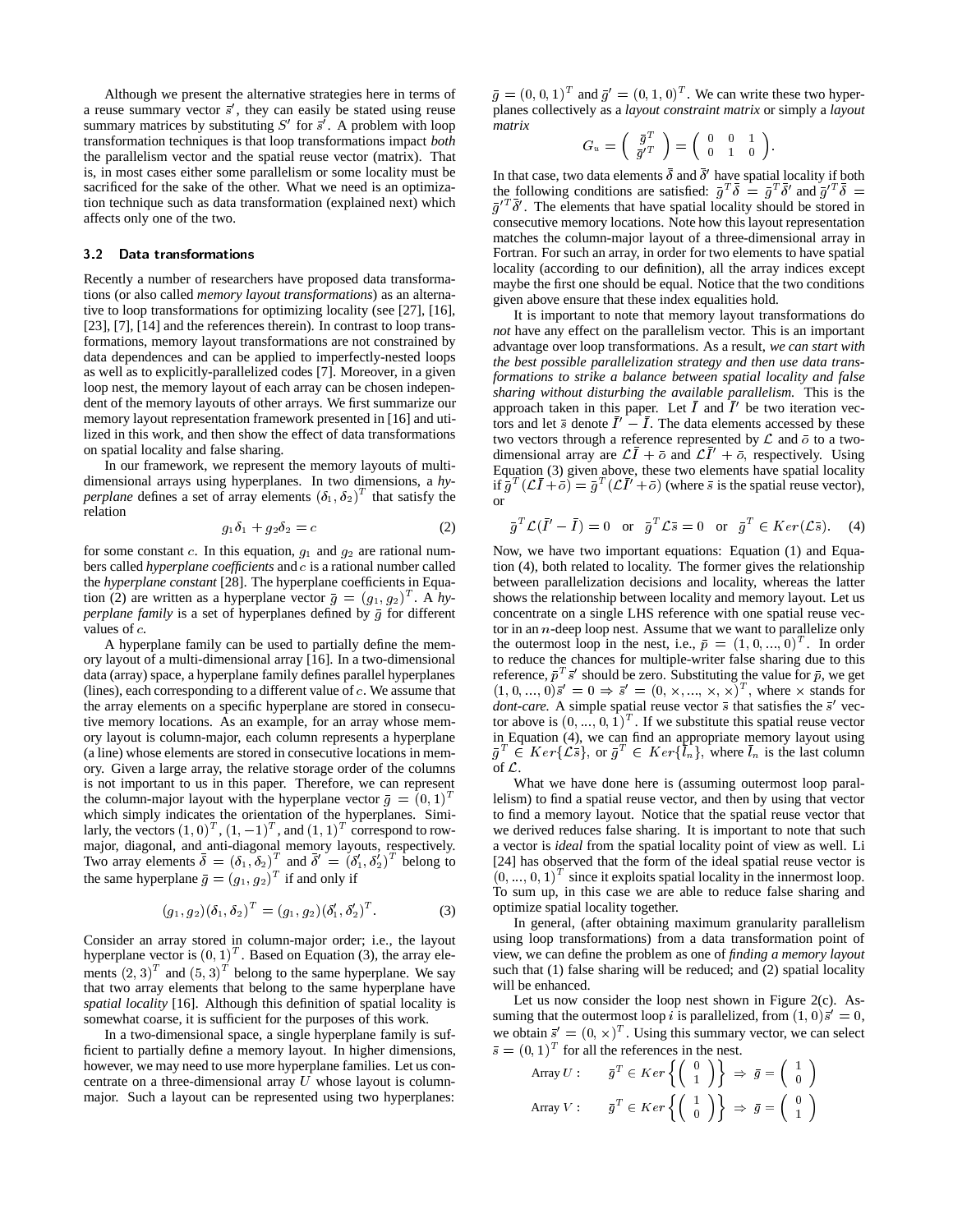$$
\begin{aligned}\n\text{Array } W: \qquad \bar{g}^T \in \operatorname{Ker} \left\{ \begin{pmatrix} 1 \\ 1 \end{pmatrix} \right\} &\Rightarrow \bar{g} = \begin{pmatrix} 1 \\ -1 \end{pmatrix} \\
\text{Array } X: \qquad \bar{g}^T \in \operatorname{Ker} \left\{ \begin{pmatrix} 0 \\ 1 \end{pmatrix} \right\} &\Rightarrow \bar{g} = \begin{pmatrix} 1 \\ 0 \end{pmatrix}\n\end{aligned}
$$

With these hyperplane vectors, it is clear that the arrays  $U$  and  $X$ should be row-major, array  $V$  should be column-major, and array W should have a diagonal memory layout (see the discussion in Section 3.2). Note that (provided the  $i$  loop is parallel) these layouts do not incur severe multiple-writer false sharing and lead to good spatial locality in the innermost  $j$  loop.

An important question now is under what circumstances we *cannot* optimize spatial locality and reduce false sharing without any conflict. Before answering this question, consider the loop nest shown in Figure 2(d). Assume that we parallelize both the i and j loops. Thus, in mathematical terms,  $\bar{p} = (1, 1, 0)^T$ . From  $(1,1,0)\bar{s}'=0$ , we obtain  $\bar{s}'=(0,0,\times)^T$ . Using this summary vector, we can select  $\bar{s} = (0, 0, 1)^T$  for both the references in the nest. Therefore,

Array 
$$
U
$$
:  $\bar{g}^T \in Ker \{(0, 0, 1)^T\} \Rightarrow G_u = \begin{pmatrix} 1 & 0 & 0 \\ 0 & 1 & 0 \end{pmatrix}$   
Array  $V$ :  $\bar{g}^T \in Ker \{(0, 1, 1)^T\} \Rightarrow G_v = \begin{pmatrix} 1 & 0 & 0 \\ 0 & 1 & -1 \end{pmatrix}$  and

As in the previous example, with these layouts<sup>1</sup> we are able to reduce false sharing and optimize spatial locality together. In fact, it is easy to see that a parallelism vector such as  $(1, ..., 1, 0, ..., 0)^T$ can always be treated as  $(1, 0, \ldots, 0)^T$ ; that is, all the outermost parallel loops can be collapsed into one loop. We can conclude:

*In a given parallelism vector, if all the* <sup>1</sup>*s are in the leftmost positions consecutively (without a* <sup>0</sup> *in between them), then it is possible to reduce false sharing and optimize locality together for a given LHS reference.*

### 3.3 Outer and inner loop parallelization

It may not always be possible to obtain outermost loop parallelism in loop nests. For an *n*-nested loop, let  $D$  denote the dependence distance matrix [33], the columns of which are the (constant) dependence distance vectors [34]. If  $rank(D) < n$ , then the outermost  $n - rank(D)$  loops can be run in parallel. If  $rank(D) = n$ , then the loop nest can be transformed such that the outermost is *sequential* but the inner  $n - 1$  loops can be run in parallel [33]. As noted earlier in this paper, in the case of an outermost parallel loop, we set the parallelism vector to  $(1, 0, ..., 0)^T$  and then optimize each reference using  $(0,0,...,0,1)^T$  as the spatial reuse vector. *This allows us to optimize spatial locality and reduce false sharing together.* If  $rank(D) = n$ , then outermost loop parallelism is *not* available and therefore optimizing for improving spatial locality and optimizations for reducing false sharing will conflict.

Consider now the loop nest shown in Figure 2(e). This nest represents the core computation in the successive-over-relaxation (SOR) code. Both the  $i$  and the  $j$  loops carry data dependences; so, as it is, none of the loops can be executed in parallel. By skewing the inner loop with respect to the outer loop, followed by interchanging the loops, we can derive the code shown in Figure 2(f). Now the innermost loop  $(i')$  can run in parallel, giving a parallelism vector  $(0, 1)^T$ . In order to reduce false sharing, we need to choose  $\bar{s} = (1, 0)^T$ . Using this reuse vector,

$$
\bar{g}^T \left( \begin{array}{cc} 0 & 1 \\ 1 & -1 \end{array} \right) \left( \begin{array}{c} 1 \\ 0 \end{array} \right) = 0,
$$

i.e.,  $\bar{g}^T \in Ker\{(0,1)^T\}$ , or  $\bar{g} = (1,0)^T$ . Thus, the layout of the array should be row-major. With this choice, there is no false sharing due to multiple writes to the LHS reference, but spatial locality is very poor as successive iterations of the local portion of a processor touch different rows of the array.

Let us now find the result of using a locality-oriented approach for the same nest. We use  $\bar{s} = (0,1)^T$  as our (best) spatial reuse vector. From

$$
\bar{g}^T\left(\begin{array}{cc} 0 & 1 \\ 1 & -1 \end{array}\right)\left(\begin{array}{c} 0 \\ 1 \end{array}\right)=0,
$$

we get  $\bar{g}^T \in \text{Ker}\{(1,-1)^T\}$ , or  $\bar{g} = (1,1)^T$ . Here, the layout of the array should be anti-diagonal. Now, we have spatial locality exploited in the innermost loop since successive iterations of the innermost loop access a given anti-diagonal; but, we incur false sharing at the coherence block boundaries. This example shows the potential conflict between optimizing spatial locality and reducing false sharing.

### Heuristic for reducing false sharing and enhancing spa- $\overline{4}$ tial locality

 $\begin{bmatrix} 1 & 0 & 0 \\ 0 & 1 & -1 \end{bmatrix}$  is an issue for arrays that have at least one reference on the LHS, In this section we propose a solution for enhancing spatial locality and reducing false sharing together. Note that while false sharing spatial locality is an issue for all the arrays referenced in the nest. Therefore, we divide the arrays referenced in the nest being analyzed into two groups: (1) arrays referenced on the RHS only, and (2) arrays referenced on both sides. Supposing that there is a total of  $\gamma$  arrays referenced in the nest,  $\overline{A_1}, ..., \overline{A_\delta}, A_{(\delta+1)}, ..., A_\gamma$ . Without loss of generality, we can assume that  $\delta$  of these arrays fall into the first group and  $\gamma - \delta$  fall into the second. In the following we do *not* distinguish between spatial reuse vector and spatial reuse summary vector, as these two vectors are usually the same for most loop nests that we come across in practice.

The first group is easy to handle. Since false sharing is not an issue for this group, all we need is to use Equation (4) for optimizing their locality. Specifically, let us consider an array  $j$  where  $1 \leq j \leq \delta$ . Assume that the number of references to this array is  $t_j$ . We can use the constraint  $\bar{g}_i^T \mathcal{L}_{jk} \bar{s}_{jk} = 0$  to find the optimal layout for this array where  $\mathcal{L}_{ik}$  is the  $k^{th}$  reference to this array and  $\bar{s}_{jk}$  is the  $k^{th}$  spatial reuse vector. In the ideal case, we want to choose  $\bar{s}_{jk} = (0, ..., 0, 1)^T$  for each reference  $k$   $(1 \leq k \leq t_j)$ . However, given a large number of references this may not be possible. That is, different references to the same array may impose conflicting layout requirements. In that case, using profile information we favor some references over the others, and optimize for only those favored references. In the following we briefly discuss a profile-based reference selection scheme. For each reference  $\mathcal{L}_{ik}$ we associate a weight function  $weight(\mathcal{L}_{jk})$ , which gives the number of times this reference is touched in a typical execution of the program at hand. We use profiling to get the values of  $weight(\mathcal{L}_{ik})$ . Then the solution process is as follows:

- (1) Set  $\overline{s}_{jk} = (0, \ldots, 0, 1)^T$  for each reference  $k$   $(1 \leq k \leq t_j)$ .
- (2) Sort the reference according to their *weights*in non-increasing order.
- (3) Attempt to solve  $\bar{g}_i^T \mathcal{L}_{ik} \bar{s}_{jk} = 0$  for each k.
- (4) If there is a solution return; else omit the reference with the smallest weight, and go to Step  $(3)$ .

When the process terminates, we will have  $\eta_j \leq t_j$  references optimized for the locality in the *innermost* loop. This process is independently repeated for all  $\delta$  arrays in the first group.

As for the second group, false sharing might be an important issue especially at the page-level. Let us now focus again on a single array j where  $\delta + 1 \leq j \leq \gamma$ . We divide the references for this array into two groups:

 ${}^{1}G_u$  corresponds to a row-major layout,  $G_v$  represents a non-conventional layout. See [16] for a precise interpretation of layout matrices for arrays of dimension three and higher.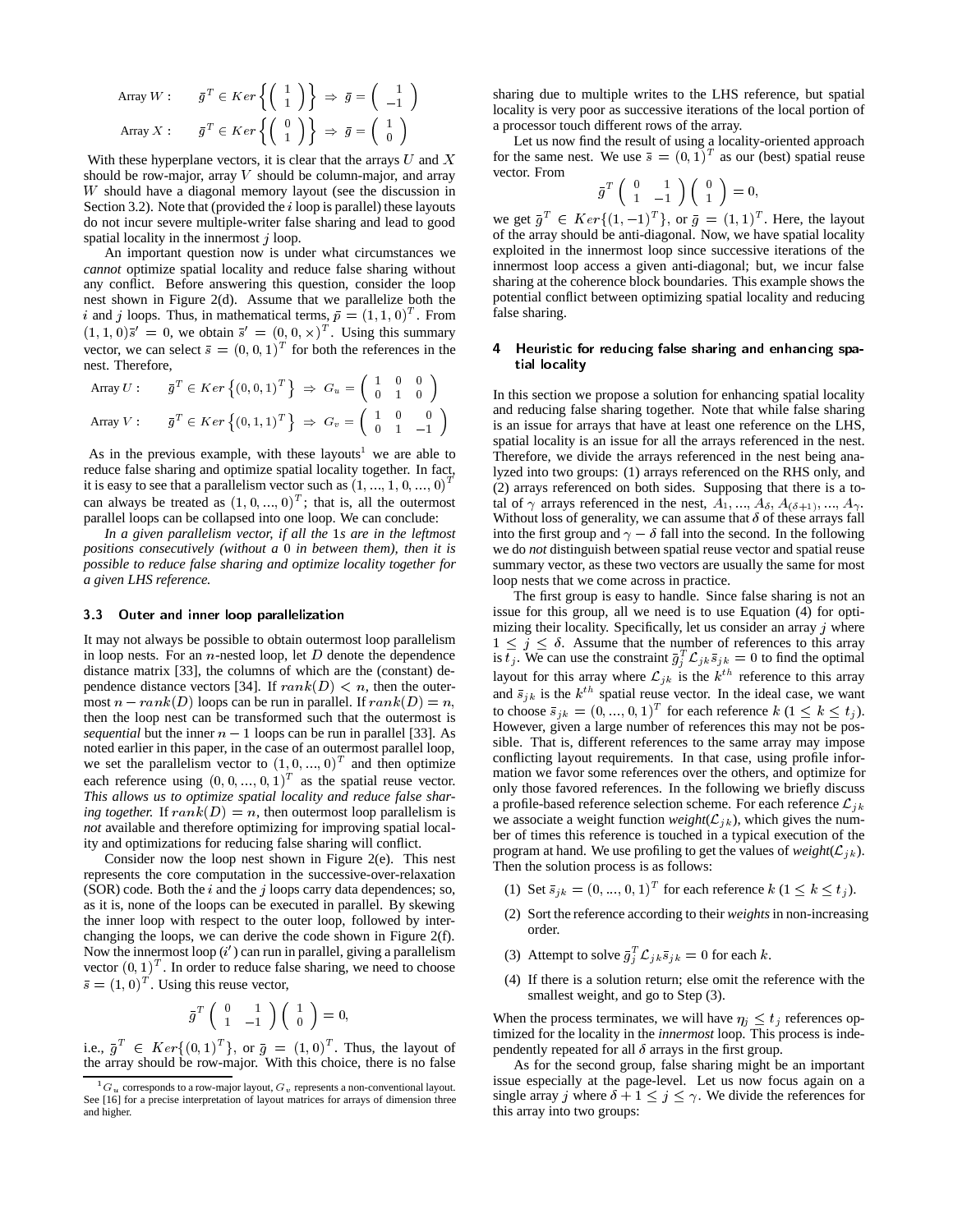(1) the LHS references,  $\mathcal{L}_{ik}$  where  $1 \leq k \leq \Delta$ , and

(2) the RHS references,  $\mathcal{L}_{ik'}$  where  $\Delta + 1 \leq k' \leq t_j$ .

The constraints to be satisfied are as follows:

| for the LHS references | for the RHS references                                                                                                                                                                                                                                                                                                                                                                                                                                                                                                                |  |  |  |  |
|------------------------|---------------------------------------------------------------------------------------------------------------------------------------------------------------------------------------------------------------------------------------------------------------------------------------------------------------------------------------------------------------------------------------------------------------------------------------------------------------------------------------------------------------------------------------|--|--|--|--|
|                        | $\begin{array}{ll} \bar{p}^T \bar{s}_{j1}=0 & \bar{g}_j^T \mathcal{L}_{j1} \bar{s}_{j1}=0 \\ \bar{p}^T \bar{s}_{j2}=0 & \bar{g}_j^T \mathcal{L}_{j2} \bar{s}_{j2}=0 \end{array} \left  \begin{array}{ll} \bar{g}_j^T \mathcal{L}_{j(\Delta+1)} \bar{s}_{j(\Delta+1)}=0 \\ \bar{g}_j^T \mathcal{L}_{j(\Delta+2)} \bar{s}_{j(\Delta+2)}=0 \end{array} \right.$<br>$\bar{p}^T \bar{s}_{j\Delta} = 0 \quad \bar{g}_i^T \mathcal{L}_{j\Delta} \bar{s}_{j\Delta} = 0 \quad \boxed{\quad \bar{g}_j^T \mathcal{L}_{jt_j} \bar{s}_{jt_j} = 0}$ |  |  |  |  |

In this case we try two options and select the one that performs better. In the first option, we set:  $\bar{s}_{j1} = \bar{s}_{j2} = ... = \bar{s}_{j\Delta} \in Ker\{\bar{p}^T\}$ and  $\bar{s}_{j(\Delta+1)} = \bar{s}_{j(\Delta+2)} = \bar{s}_{jt_i} = (0, ..., 0, 1)^T$ . In other words, in this option, for the LHS references we favor reducing false sharing over enhancing locality; and for the RHS references we are trying to maximize locality. After these settings, we attempt to solve the constraints given above for  $\bar{g}_i$ . As before, if there is no solution we omit the (constraints belonging to the) reference with the smallest *weight* and try to solve the system again. In the second option, we set  $\bar{s}_{j1} = \bar{s}_{j2} = ... = \bar{s}_{j\Delta} = \bar{s}_{j(\Delta+1)} = \bar{s}_{j(\Delta+2)} = \bar{s}_{jt_j} =$  $(0, \ldots, 0, 1)^T$ . That is, we favor optimizing locality over reducing false sharing for both LHS and RHS references. The rest of the process is the same as the previous option.

After obtaining the solutions from these two options, we compare them and select the best one. Our comparison scheme is rather simple. For each option, we calculate a *cumulative weight*, which is the sum of the weights of the references that are satisfied (i.e., *not omitted* during the solution process). We prefer the option with the larger cumulative weight. The overall algorithm is given in Figure 3.

Note that in general, a layout that is suitable for one array in one loop nest may *not* be suitable for the same array in another loop nest. Our solution to this problem is as follows. First we determine an order of processing the nests; that is, if a nest is more important (costly) than another, we optimize the more important nest first. Again, profiling is used to determine the estimated cost of a nest, which is defined as the sum of the weights (number of runtime occurrences) of the references it encloses. Then, for the most important nest we optimize it using the approach explained in this paper. After optimizing this nest, the memory layouts of some of the arrays referenced in it will be fixed. Then, we consider the next important nest and optimize it using a slightly different version of our approach which takes the layouts found in the most important nest into account. Then we move to the third most important nest, and in optimizing it we take all the layouts determined so far (in the most important and the second most important nests) into account, and so on. The details of the global layout propagation algorithm is outside the scope of this paper; it is similar to those presented in [18, 17].

#### 5 Experimental Results 5.

We present preliminary experimental results obtained on an eightprocessor SGI Origin <sup>2000</sup> distributed shared memory multiprocessor. This machine uses R10K processors each of which is a <sup>4</sup> way super-scalar microprocessor operating at a clock frequency of <sup>195</sup> MHz. Each processor has a <sup>32</sup> KB on-chip instruction cache, and can issue instructions to its four functional units out-of-order. It also has a <sup>32</sup> KB <sup>2</sup>-way set-associative on-chip data cache, and <sup>4</sup> MB external cache, which are called *primary* and *secondary* cache, respectively. The latency ratio between the first and second level caches is approximately  $1 : 5$ . The cache line size is 128 bytes

**INPUT:** *A loop nest that accesses the arrays*  $A_1, A_2, ..., A_{\delta}, A_{\delta+1}, ..., A_{\gamma}$ **OUTPUT:** *An optimized loop nest with layout-transformed arrays* **Begin** *Using a parallelization algorithm obtain largest granular parallelism; i.e., determine*  $\bar{p}^T$ Let  $\mathcal{A} = \{A_1, A_2, ..., A_\delta\}$  be the arrays *which do not have any LHS reference* Let  $\mathcal{B} = \{A_{\delta+1}, A_{\delta+2}, ..., A_{\gamma}\}\$  be the remaining arrays **Foreach**  $A_j \in \mathcal{A}$  *do Order the references according to their dynamic occurrences (weights)* Let  $\mathcal{L}_{j1}, \mathcal{L}_{j2}, ..., \mathcal{L}_{jt}$  *be the (ordered) access matrices for the references to this array Set*  $\bar{s}_{jk} = (0, ..., 0, 1)^T$ *Set* solution *= false* **While** *(not* solution*) Solve the system*  $\bar{g}_i^T \mathcal{L}_{jk} \bar{s}_{jk} = 0$  *for*  $\bar{g}_i^T$ If there is a solution, then set solution = true; else *omit the constraint for the smallest weighted reference* **EndWhile EndForeach Foreach**  $A_i \in \mathcal{B}$  *do Order the references according to their dynamic occurrences (weights) Let*  $\mathcal{L}_{j1}, \mathcal{L}_{j2}, ..., \mathcal{L}_{j\Delta}$  *be the (ordered) access matrices for the LHS references to this array* Let  $\mathcal{L}_{j(\Delta+1)}, \mathcal{L}_{j(\Delta+2)}, ..., \mathcal{L}_{jt_j}$  be the (ordered) *access matrices for the RHS references to this array* **//\* Option 1 \*//** *Set*  $\overline{s}_{jk} \in Ker\{\overline{p}^T\}$  for  $1 \leq k \leq \Delta$ *Set*  $\bar{s}_{jk'} = (0, ..., 0, 1)^T$  *for*  $\Delta + 1 \leq k' \leq t_j$ *Set* solution *= false* **While** *(not* solution*) Solve the system*  $\bar{p}^T \, \bar{s}_{jk} = 0; \, \bar{g}^T_i \, \mathcal{L}_{jk} \, \bar{s}_{jk} = 0; \, \bar{g}^T_i \, \mathcal{L}_{jk'} \, \bar{s}_{jk'} = 0$ *If there is a solution, then set* solution *= true; else omit the constraint for the smallest weight reference* **EndWhile** *Compute* cumulative weight*(Option 1) as the sum of the weights of the satisfied references* **//\* Option 2 \*//** *Set*  $\bar{s}_{jk} = (0, ..., 0, 1)^T$  *for*  $1 \leq k \leq \Delta$ *Set*  $\bar{s}_{jk'} = (0, ..., 0, 1)^T$  for  $\Delta + 1 \leq k' \leq t_j$ *Set* solution *= false* **While** *(not* solution*) Solve the system*  $\bar{p}^T \, \bar{s}_{jk} = 0; \, \bar{g}^T_i \, \mathcal{L}_{jk} \, \bar{s}_{jk} = 0; \, \bar{g}^T_i \, \mathcal{L}_{jk'} \, \bar{s}_{jk'} = 0$ *If there is a solution, then set* solution *= true; else omit the constraint for the smallest weight reference* **EndWhile** *Compute* cumulative weight*(Option 2) as the sum of the weights of the satisfied references Compare the* cumulative weights *of Options 1 and 2 Choose the option with the larger weight* **EndForeach** Using  $\bar{g}_i^T$  vectors found  $(1 \leq j \leq \gamma)$ *layout-transform the arrays in the nest* **End**

Figure 3: An algorithm that reduces false sharing while improving locality.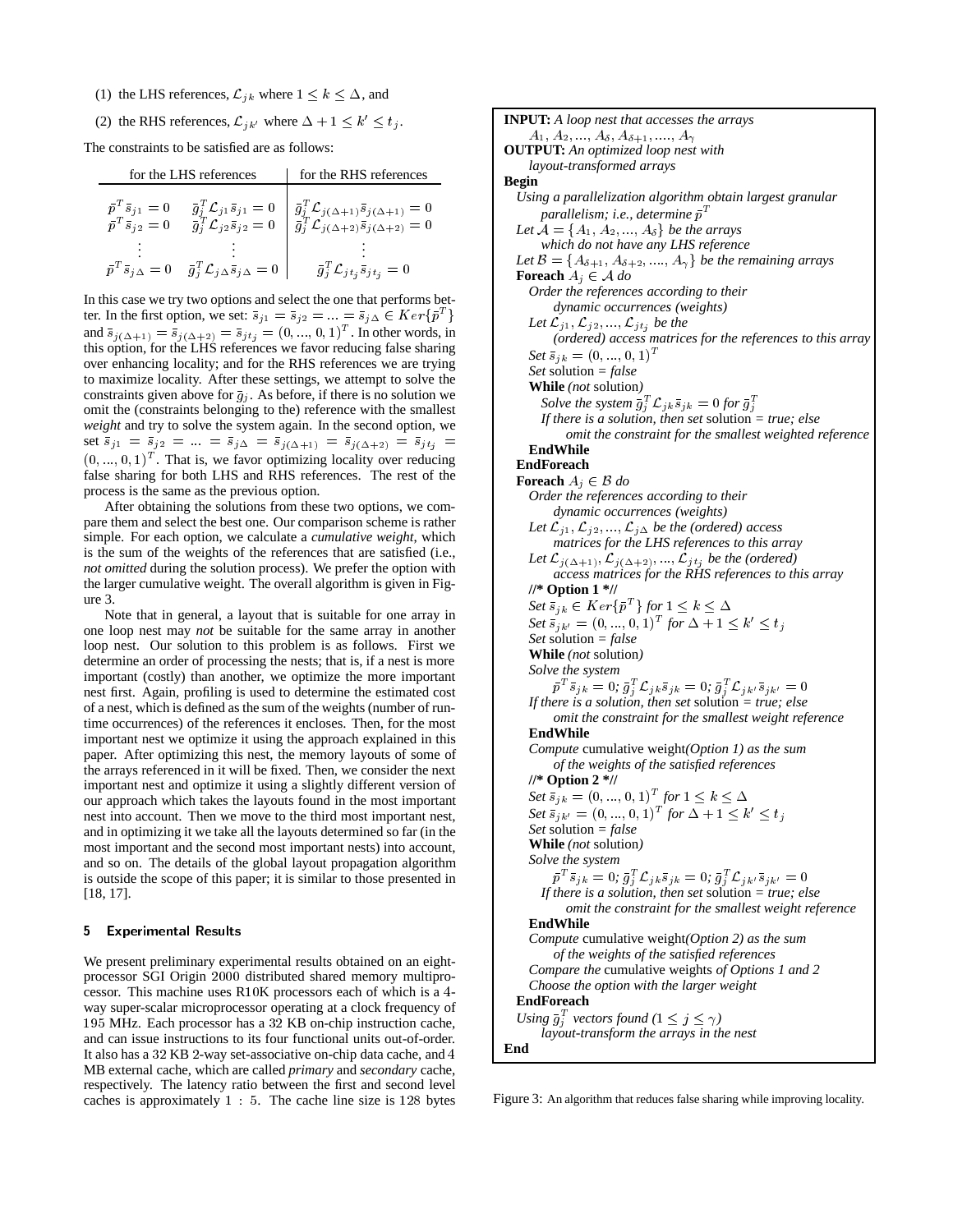and the page size is <sup>16</sup> KB. The local memory of each node (which consists of two processors) is made up of <sup>128</sup> MB SDRAM.

We conducted extensive experiments to measure the impact of our approach on locality and false sharing using twenty programs that can benefit from layout optimizations. For each code, we used an aggregate data size larger than the secondary cache capacity but smaller than the main memory. The second column of Table 2 gives the name of each code. The first nine programs are from benchmarks (B), programs 10 through 15 are codes from libraries (L), and programs 16 through 20 are example code fragments from an application called NWchem (A).

Table 1 shows the *versions* used in our experiments. The optimized versions can be divided into several groups. In the first group consisting of LOL, LOD and LOU, the optimizations used are aimed only at enhancing spatial locality; among these, LOU is the most powerful as it employs both loop and data transformations. In the second group (consisting of FOL, FOD and FOU), the optimizations attempt to reduce false sharing rather than optimizing spatial locality exclusively; therefore, they are most useful on multiprocessors. In this group, the most powerful technique is FOU which uses both loop and data transformations for minimizing false sharing. For each version we tried to use as many techniques as possible and selected the one that performs best. We also note that all arrays are padded [29] (where necessary) by a small amount to eliminate power-of-two sizes. In all these six versions, only *linear* loop and data transformations were used; tiling or loop unrolling were not used as they blur inherent locality. The BAL version refers to the approach discussed in this paper and HND is the hand-optimized version using both linear and non-linear (e.g., tiling) loop and data transformations. Note that with the hand-optimized version (HND), we did not pay great attention to choosing tile sizes; the use of tile size selection heuristics [22] may further improve the performance of the HND version. For all the versions, before transforming the code for locality and/or false sharing, we detected the largest granularity parallelism using the native compiler with locality optimizations turned off.<sup>2</sup> Note that FOL, FOD, FOU, BAL, and HND take parallelism decisions explicitly into account whereas LOL, LOD, and LOU can reduce false sharing only as a side effect of improving locality. After the different versions were obtained, we again used the native compiler (with the -O2 option and all the scalar optimizations turned on) to generate the executables.

The results for the eight-processor case are presented in Table 2. In this table, the third column (ORI) gives the total execution times in *seconds*. Columns four through eleven show the *percentage improvement* obtained by using the respective versions *over* ORI. The improvement here means *reduction* in the overall execution time, and a negative entry indicates an increase in the execution time with respect to ORI. The *imprv1* column gives the difference between BAL and the next best version from among the columns four through nine (usually LOU). This means that the BAL version outperforms a hypothetical approach which applies *all* these techniques and selects the best one. The *imprv2* column, on the other hand, shows the difference between HND and BAL.

From Table 2 we see that FOU is able to reduce the original execution times by nearly 9%. However, this is below the performance of LOU (which is around 19%). This is consistent with the conclusion of Torrellas et al. [30] that reducing false sharing at any cost is *not* a good idea. For lack of space, we did not present the results for just one processor.

The BAL version takes the parallelism decisions into account, and achieves a 28:49% improvement on the average; it reduces memory system delays, decreases the working set size per processor, and minimizes the coherence overhead in multiprocessor runs. By including hand optimizations we can get an additional 6% benefit, most of which can be obtained by applying a judicious tiling (tiling only the loops that carry some reuse [32]) after using BAL. In particular, the 14:14% performance gap between BAL and HND in application codes encourages us to use data-centric tiling [21] and control-centric tiling [12] once our approach has been applied. An in-depth understanding of the interaction between our approach and tiling, however, merits further study and is outside the scope of this paper.

#### 6 6 Related work

Compiler researchers attacked the locality optimization problem from several points of view. Most of the research focused on enhancing the cache locality of scientific computations using loop transformations. Wolf and Lam [32] presented formal definitions of several types of reuse and offered a framework that uses unimodular loop transformations as well as tiling. Li [24] also focused on cache locality but considered general non-singular loop transformation matrices. McKinley et al. [26] presented a simple algorithm that unifies loop permutation, fusion, and distribution. Other researchers also considered tiling [12, 21, 32]. All of these approaches use only iteration space transformations, and consequently they are constrained by intrinsic data dependences in the program. Since it might be difficult to find a loop transformation that satisfies all the references in a loop nest, these approaches are limited in their ability to the improve locality for all the arrays referenced in a nest. Moreover, since most of these techniques are specifically for optimizing the performance of uniprocessor caches, they do not take false sharing into account.

Recently techniques based on memory layout transformations for improving locality have been proposed. Leung and Zahorjan [23], O'Boyle and Knijnenburg [27], and Kandemir et al. [16] proposed techniques that change memory layouts. Although such techniques can improve the spatial locality characteristics of the programs significantly, they may not be as effective on multiprocessors due to false sharing as they do not take parallelism information into account. In contrast, Cierniak and Li [7] and Kandemir et al. [17] offered techniques that employ both loop and data transformations to improve locality. Besides suffering from disadvantages of loop transformations, these techniques also suffer from the effects of false sharing in those cases where outermost loop parallelism is not available. Anderson et al. [1] also propose data transformations to improve locality and eliminate false sharing; they use permutations and strip-mining for possible data transformations. Our work is more general as we consider a larger search space for possible layout transformations.

Kennedy and McKinley [20] explore the tradeoffs between effectively utilizing parallelism and memory hierarchy on shared memory parallel machines. They use strip-mining and loop permutation in order to exploit both parallelism and data locality. There is also considerable work on reducing false sharing in shared-memory parallel machines. Torrellas et al. [30] applied a number of data transformations such as array padding and block alignment to eliminate false sharing. They hypothesize that false sharing is not the major source of cache misses on shared-memory machines; instead, most of the misses are due to poor spatial locality. However, they offer no systematic approach that can be automated for balancing spatial locality and false sharing for array-based codes. Jeremiassen and Eggers [13, 9] also proposed data transformations to reduce false sharing. Their optimizations either group data that is accessed by the same processor or separate individual data items that are shared. Although some of their transformations help improve spatial locality, others may adversely affect locality. In comparison, we focus more on structured codes and demonstrate how spatial locality and false sharing can be treated in an optimizing compiler framework.

Eggers and Katz [10] and Bianchini and LeBlanc [2] also observe the impact of false sharing on parallel programs and propose

<sup>&</sup>lt;sup>2</sup>The locality optimizations are turned on for generating the L0L version.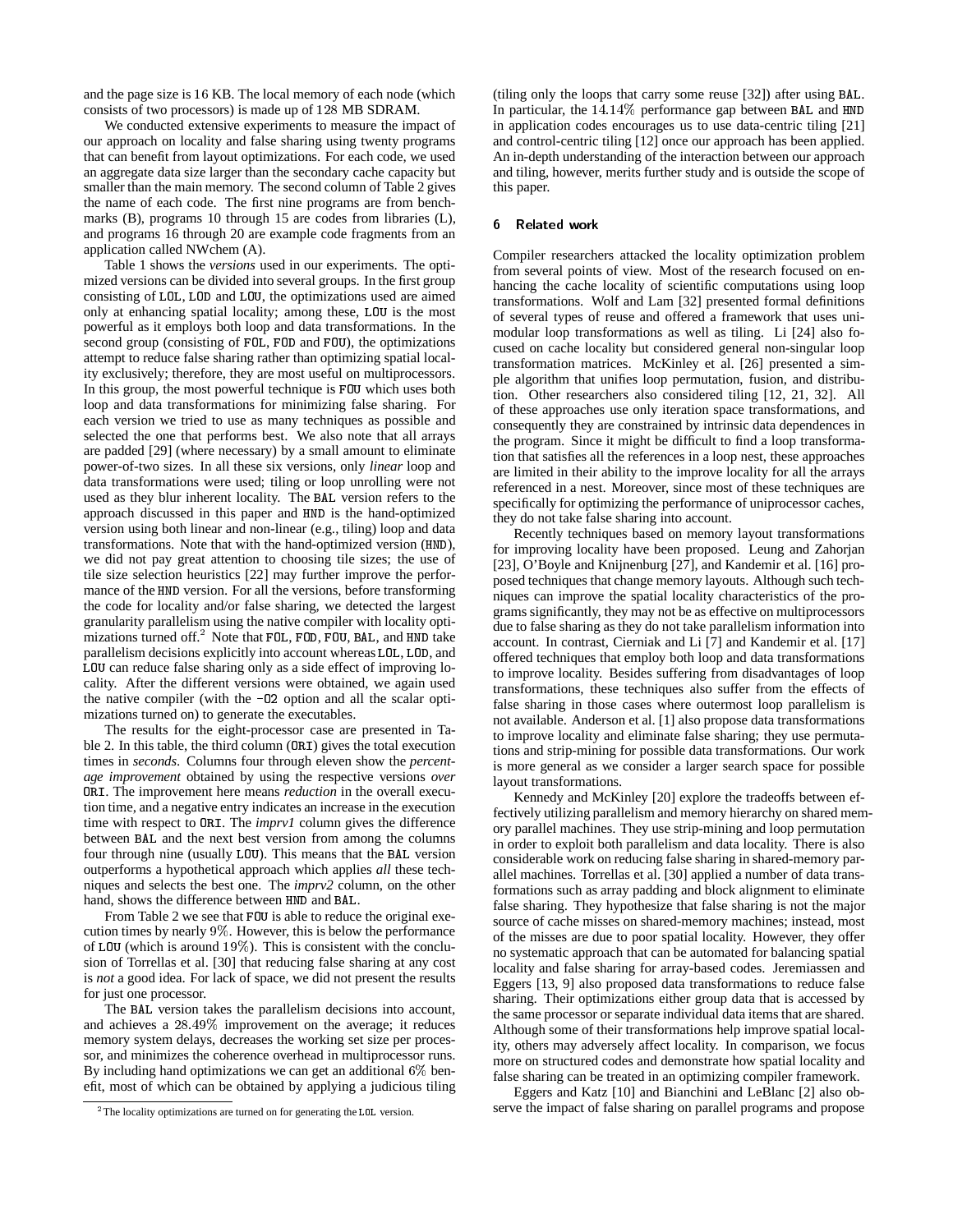Table 1: Different versions used in our experiments.

| version    | brief description                                                            | references                  |
|------------|------------------------------------------------------------------------------|-----------------------------|
| ORI        | original (unoptimized) code with column-major memory layouts for all arrays  |                             |
| LOL        | locality optimized version using loop (iteration space) transforms only      | native compiler, [24], [19] |
| LOD.       | locality optimized version using data (memory layout) transforms only        | $[23]$ , $[27]$ , $[16]$    |
| LOU.       | locality optimized version using both loop and data transforms               | $[18]$ , $[17]$ , $[7]$     |
| FOL.       | false sharing optimized version using loop (iteration space) transforms only | authors, [11], [3]          |
| FOD.       | false sharing optimized version using data (memory layout) transforms only   | authors, [30], [13]         |
| F0U        | false sharing optimized version using both loop and data transforms          | authors, [8], [11]          |
| <b>BAL</b> | version obtained using the approach discussed in this paper                  | authors                     |
| HND        | hand optimized version using both linear and non-linear transforms           | authors                     |

Table 2: Results on <sup>8</sup> processors; **ave. (B)**, **(L)**, and **(A)** denote the averages for the benchmark (B), library (L), and application codes (A).

| program #      | code             | OR I  | LOL      | L0D      | L <sub>0</sub> U | FOL.     | F <sub>0</sub> D | F <sub>0</sub> U | <b>BAL</b> | HND                | <i>imprv1</i> | imprv2 |
|----------------|------------------|-------|----------|----------|------------------|----------|------------------|------------------|------------|--------------------|---------------|--------|
|                |                  | sec.) | $(\%)$   | $(\%)$   | $(\%)$           | $(\%)$   | $(\%)$           | $(\%)$           | $(\%)$     | $(\%)$             | (%)           | (%)    |
|                | hydro2d/T1       | 21.72 | 0.00     | 0.00     | 2.30             | 0.00     | 0.00             | 0.00             | 9.11       | 9.86               | 6.81          | 0.75   |
| $\overline{2}$ | hydro2d/fct      | 9.61  | 0.00     | 0.00     | 0.00             | 0.00     | 0.00             | 0.00             | 0.00       | 0.00               | 0.00          | 0.00   |
| 3              | vpenta           | 10.89 | 0.00     | 63.21    | 64.40            | 0.00     | 0.00             | 0.00             | 87.17      | 87.17              | 22.77         | 0.00   |
| 4              | emit             | 3.27  | 2.90     | 5.05     | 7.05             | 4.90     | 6.33             | 6.90             | 30.01      | 30.01              | 22.96         | 0.00   |
| 5              | btrix            | 20.19 | 13.07    | 55.91    | 70.04            | 19.16    | $-1.15$          | 24.35            | 70.04      | 70.04              | 0.00          | 0.00   |
| 6              | mxm              | 21.03 | 3.90     | $-16.51$ | 4.40             | 8.21     | 8.21             | 8.21             | 9.87       | 24.55              | 1.66          | 14.68  |
| $\overline{7}$ | cholsky          | 16.95 | $-8.21$  | 0.00     | 0.00             | $-9.33$  | 0.00             | 0.00             | 0.00       | $10.\overline{86}$ | 0.00          | 10.86  |
| 8              | gmtry            | 13.90 | 0.00     | 0.00     | 0.00             | 0.00     | 0.00             | 0.00             | 0.00       | 1.08               | 0.00          | 1.08   |
| 9              | adi              | 5.90  | 40.00    | 24.61    | 40.00            | 7.75     | 0.00             | 7.75             | 65.16      | 71.04              | 25.16         | 5.88   |
| ave. $(B)$     |                  | 13.72 | 5.74     | 14.70    | 20.91            | 3.41     | 1.49             | 5.25             | 30.15      | 33.85              | 9.24          | 3.70   |
| 10             | bakvec           | 10.27 | 2.05     | 4.20     | 15.65            | 4.49     | 6.91             | 6.91             | 40.86      | 40.86              | 25.21         | 0.00   |
| 11             | htribk           | 9.25  | $-27.02$ | 42.24    | 44.00            | $-11.00$ | $-7.14$          | $-7.14$          | 44.00      | 51.07              | 0.00          | 7.07   |
| 12             | qzhes            | 7.50  | 0.00     | $-1.00$  | 0.00             | 0.00     | 8.95             | 0.00             | 8.95       | 14.69              | 0.00          | 5.74   |
| 13             | fnorm            | 2.21  | 68.90    | 62.33    | 68.90            | 68.90    | 16.80            | 68.90            | 68.90      | 68.90              | 0.00          | 0.00   |
| 14             | gfunp            | 17.28 | 0.00     | 0.00     | 10.11            | 0.00     | 0.00             | 0.00             | 20.04      | 22.67              | 9.93          | 2.63   |
| 15             | rimpyq           | 2.55  | $-7.66$  | 0.00     | 5.13             | 0.00     | 0.00             | 0.00             | 8.00       | 8.00               | 2.87          | 0.00   |
| ave. $(L)$     |                  | 8.18  | 6.05     | 17.96    | 23.97            | 10.40    | 4.25             | 11.45            | 31.79      | 34.37              | 7.82          | 2.58   |
| 16             | transpose        | 5.27  | 0.00     | 20.28    | 20.28            | 0.00     | 20.28            | 20.28            | 20.28      | 34.62              | 0.00          | 14.34  |
| 17             | hnd_nw_hnd       | 9.17  | 2.30     | 3.15     | 3.15             | 2.30     | 3.15             | 3.15             | 3.15       | 5.55               | 0.00          | 1.40   |
| 18             | hnd_nwhnd_tran   | 3.39  | 4.05     | 5.50     | 5.50             | 4.46     | 19.81            | 19.81            | 34.63      | 47.89              | 14.82         | 13.26  |
| 19             | hnd_int_1e_studd | 6.21  | 0.00     | $-9.50$  | 0.00             | 13.21    | 13.21            | 13.21            | 29.85      | 49.55              | 16.69         | 19.70  |
| 20             | hnd_whermt       | 3.38  | 15.21    | 19.85    | 19.85            | 15.21    | 15.21            | 15.21            | 19.85      | 40.86              | 0.00          | 21.01  |
| ave. $(A)$     |                  | 5.48  | 4.31     | 7.86     | 9.76             | 7.04     | 14.33            | 14.33            | 21.55      | 35.69              | 7.22          | 14.14  |
| ave.           |                  | 9.99  | 5.47     | 13.97    | 19.04            | 6.41     | 5.53             | 9.38             | 28.49      | 34.46              | 9.01          | 5.97   |

several techniques to manage it. None of these works explicitly studied the interaction between optimizing locality and reducing false sharing. In contrast, Bolosky et al. [5] proposed coalescing different data into a larger data set and padding data to page boundaries to eliminate false sharing at the page level. Since padding to page boundaries can be very expensive and distorts spatial locality, it is not clear to us how successful this method will be on modern cache-coherent architectures. Granston and Wijshoff [11] discussed loop and data transforms for eliminating false sharing in shared virtual memory systems; however, they do not propose a complete methodology and no experimental results are presented. Bodin et al. [3, 4] also proposed loop transformation techniques for reducing page-level multiple-writer false sharing. However, they do not investigate the interaction between parallelism decisions, spatial locality and false sharing. Cierniak and Li [8] proposed software caching and dynamic layout modifications to reduce false sharing. They found that false sharing optimizations improve spatial locality as well. Their results can be attributed to the available outermost loop parallelism in the kernels that they used. Finally, Chow and Sarkar [6] proposed the modification of run-time scheduling parameters for eliminating multiple-writer false sharing. We believe that their solution is complementary to our approach.

### 7 Summary and future work

The performance of programs on current shared-memory multiprocessors with coherent caches depends on several factors such as the interaction between the granularity of data sharing, the size of the coherence unit and the spatial locality exhibited by the applications, in addition to the amount of parallelism in the applications. In this paper we presented a mathematical framework for studying the interaction between false sharing and locality for programs on shared-memory multiprocessors. We found that in those cases where the compiler can obtain outermost loop parallelism, it might be possible to simultaneously enhance spatial locality and reduce false sharing using memory layout transformations, which do not affect parallelism decisions already made by the compiler. On a collection of twenty programs drawn from various sources, the balanced approach presented in this paper brings about an additional 9% improvement over powerful loop and data transformations aimed specifically at locality, and shows a 19% improvement over techniques aimed specifically at reducing false sharing. This clearly demonstrates the benefits of balancing locality and false sharing. In those cases where the outermost loop cannot be executed in parallel, we need to decide whether to favor eliminating false sharing or favor optimizing locality; detailed profile informations might be useful in making this decision. We are currently working on embedding loop transformations—other than those aimed only at deriving parallel loops—into our framework. In addition, we are working on a formulation of the problem